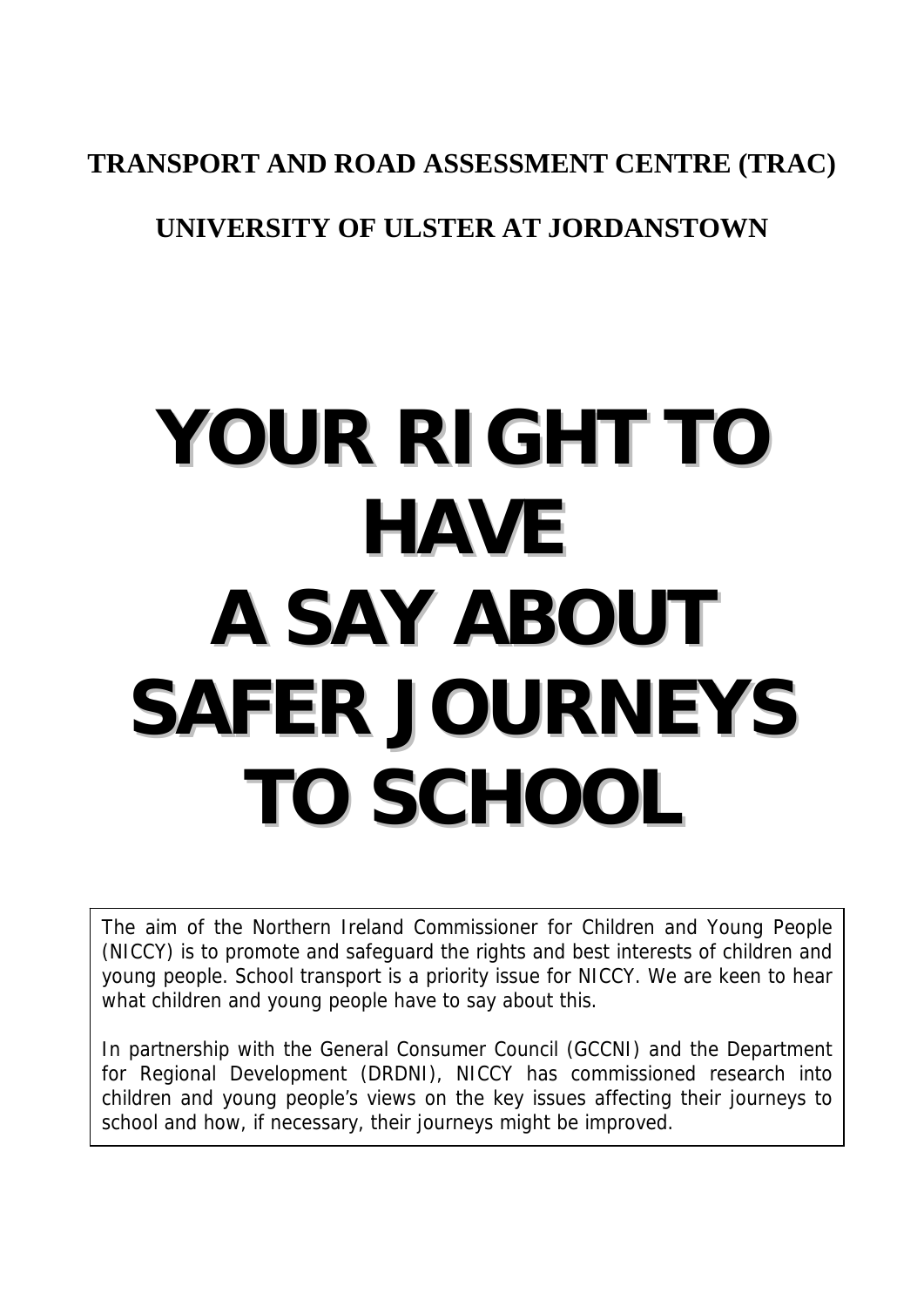### **TELL US ABOUT …**

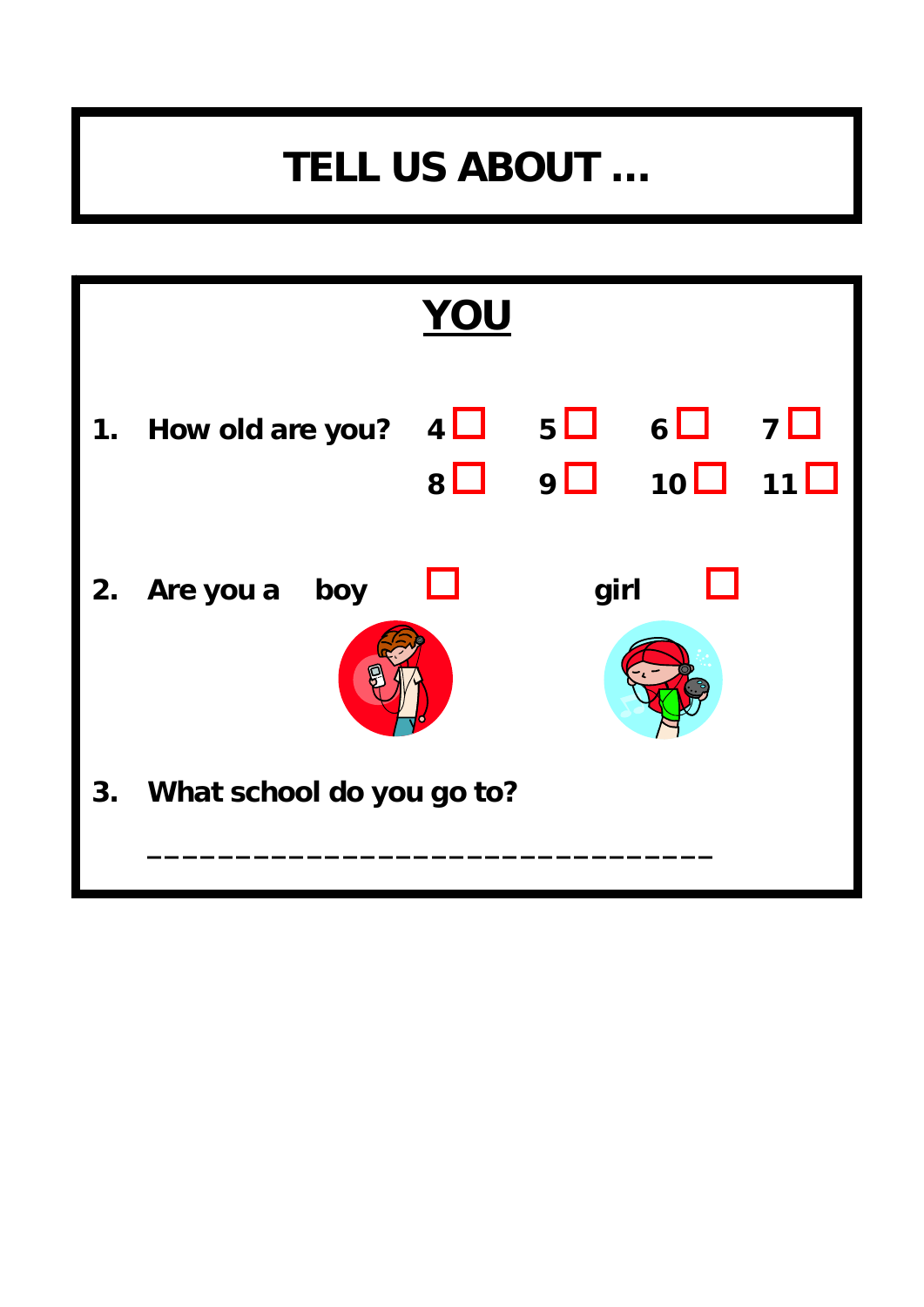### **GOING TO SCHOOL**

**4. How do you go to school? Public Bus Let** (Ulsterbus?) **School Bus**  $\Box$  (Ulsterbus / Yellow Bus?)  **Car Taxi**  1221  **I Walk I go by bike Train Other**  what? **5. What do you think about the way you go to school? It is good**  $\ddot{\mathbf{C}}$  $It is ok<sup>2</sup>$ **It is not very good ©** □ **6. Do you go to school this way… Every school day 4 days a week 2 or 3 days a week 1 day a week less than 1 day a week**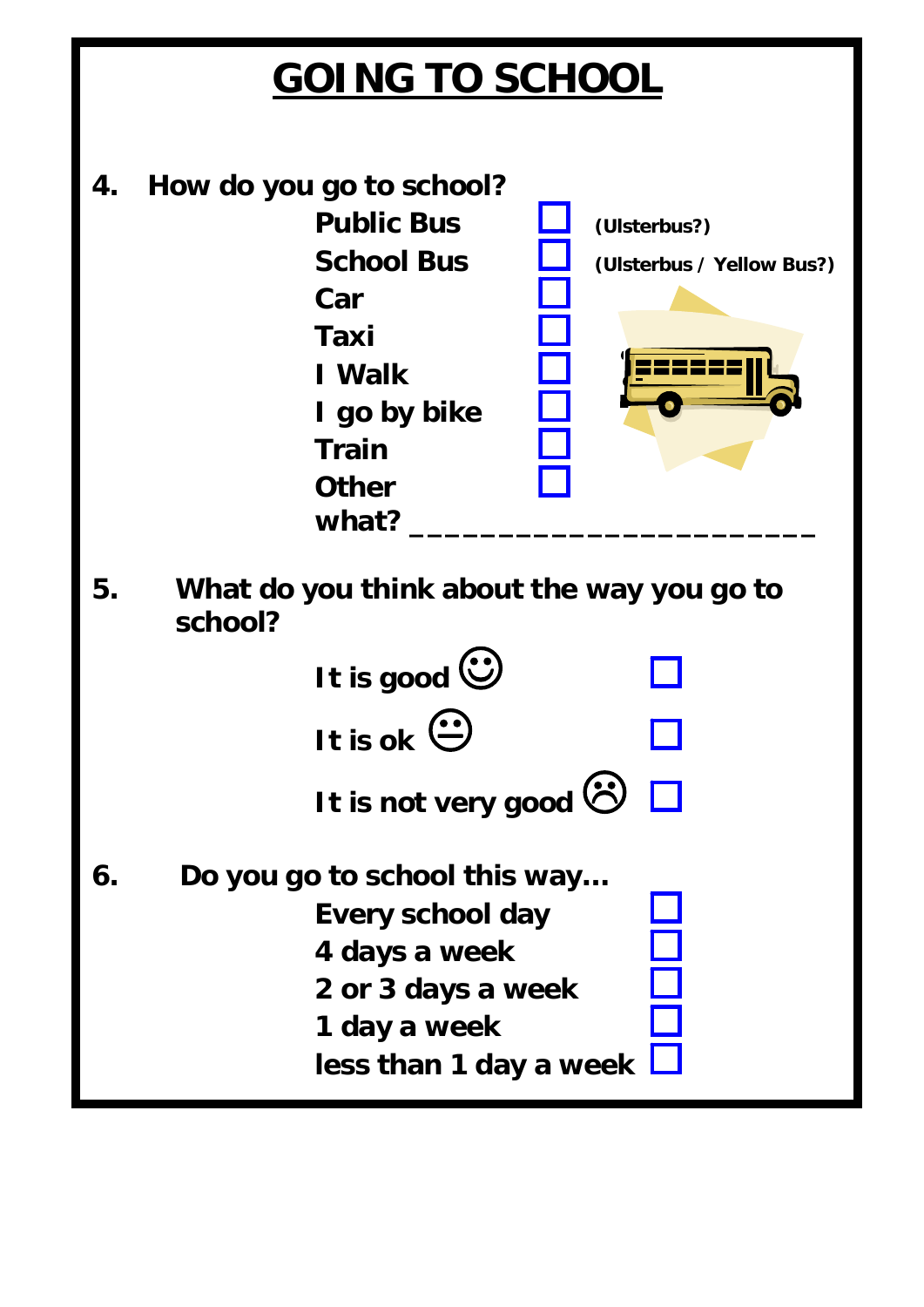### **GOING HOME FROM SCHOOL**

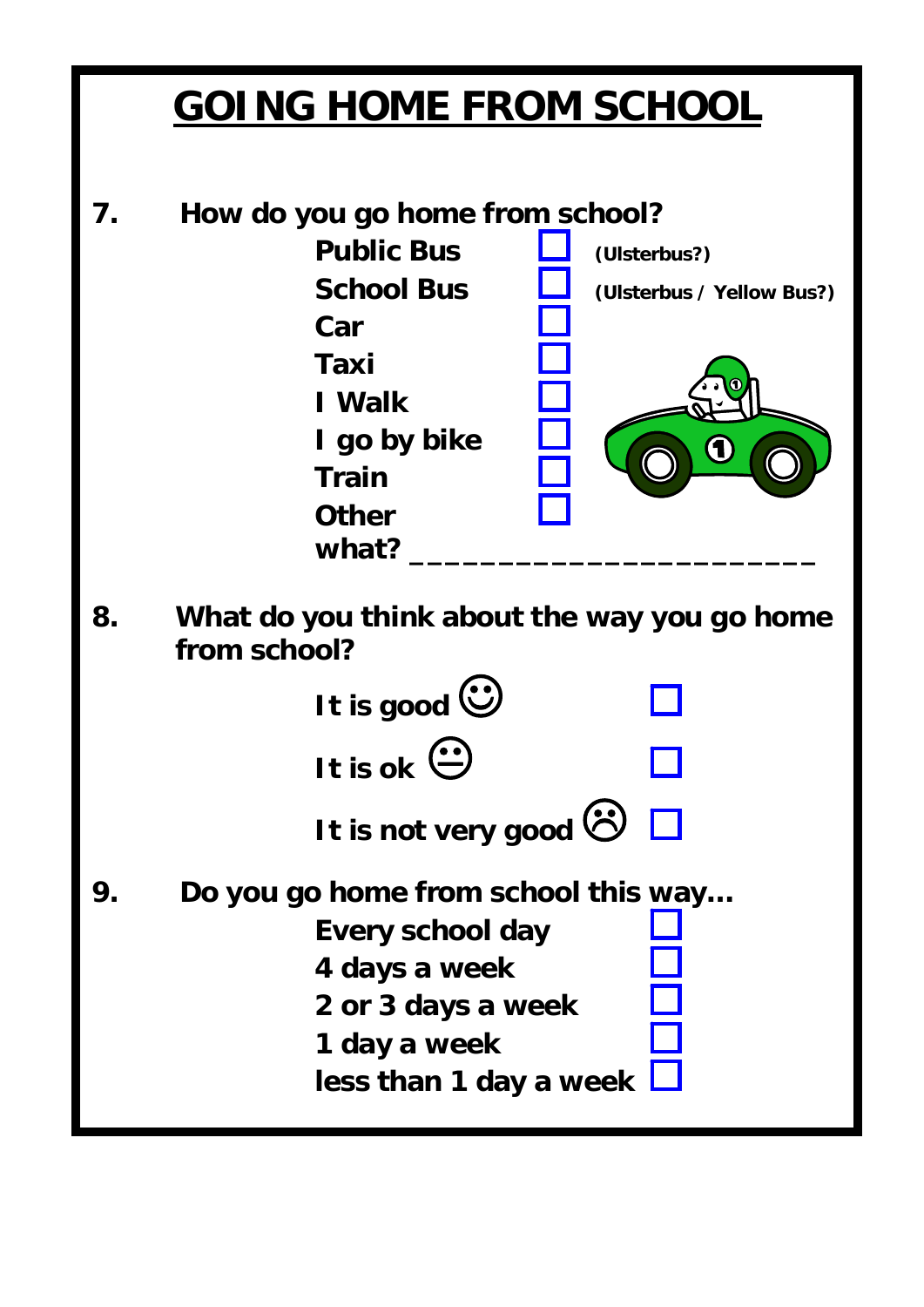# **WHAT DO YOU LIKE?** 10. What do you like about the way you go to and from school?  $\odot$ **WHAT DO YOU NOT LIKE?** 11. What do you not like about the way you go to and from school? **B**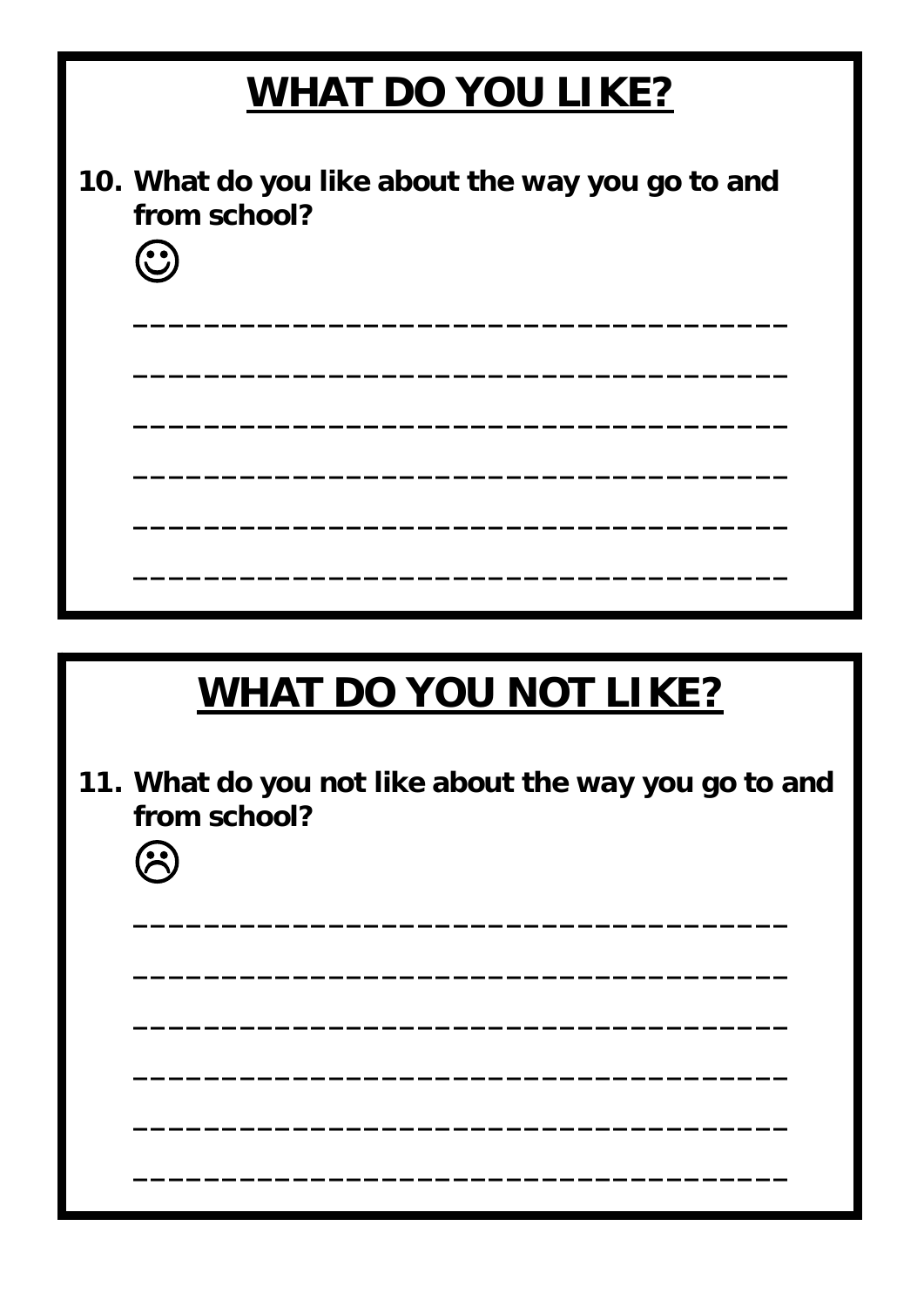### **SAFETY**

**12. Do you feel safe when you are travelling to and from school? Yes** 

 **Sort of**  *No* **No Don't know** 

- **13. Why do you feel like this? YES NO I have a seatbelt I am warm and dry My friends are with me My mum / dad take me There are too many cars There are too many people**
- **14. Do you worry about these things as you go to and from school?**

 **\_\_\_\_\_\_\_\_\_\_\_\_\_\_\_\_\_\_\_\_\_\_\_\_\_\_\_\_\_\_\_\_\_\_\_\_\_** 

 **\_\_\_\_\_\_\_\_\_\_\_\_\_\_\_\_\_\_\_\_\_\_\_\_\_\_\_\_\_\_\_\_\_\_\_\_\_**

**Road safety Behaviour of other children Strangers Time How far it is Nothing Other** 



 **Other – what?**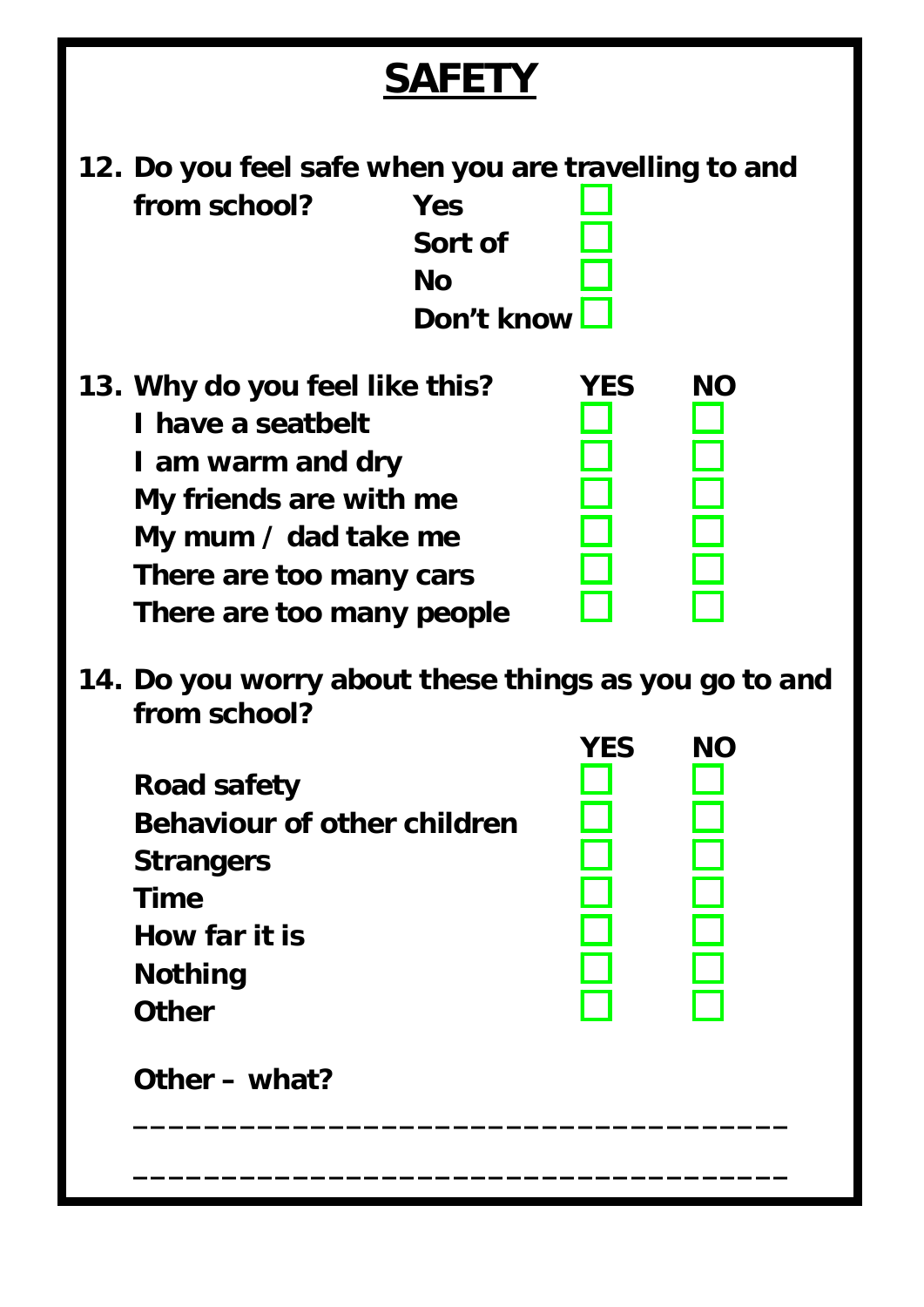### **IS THERE ANYTHING ELSE YOU WANT TO TELL US?**

Please use extra pages if you want to.

### **THANK YOU FOR TAKING THE TIME TO ANSWER OUR QUESTIONS**